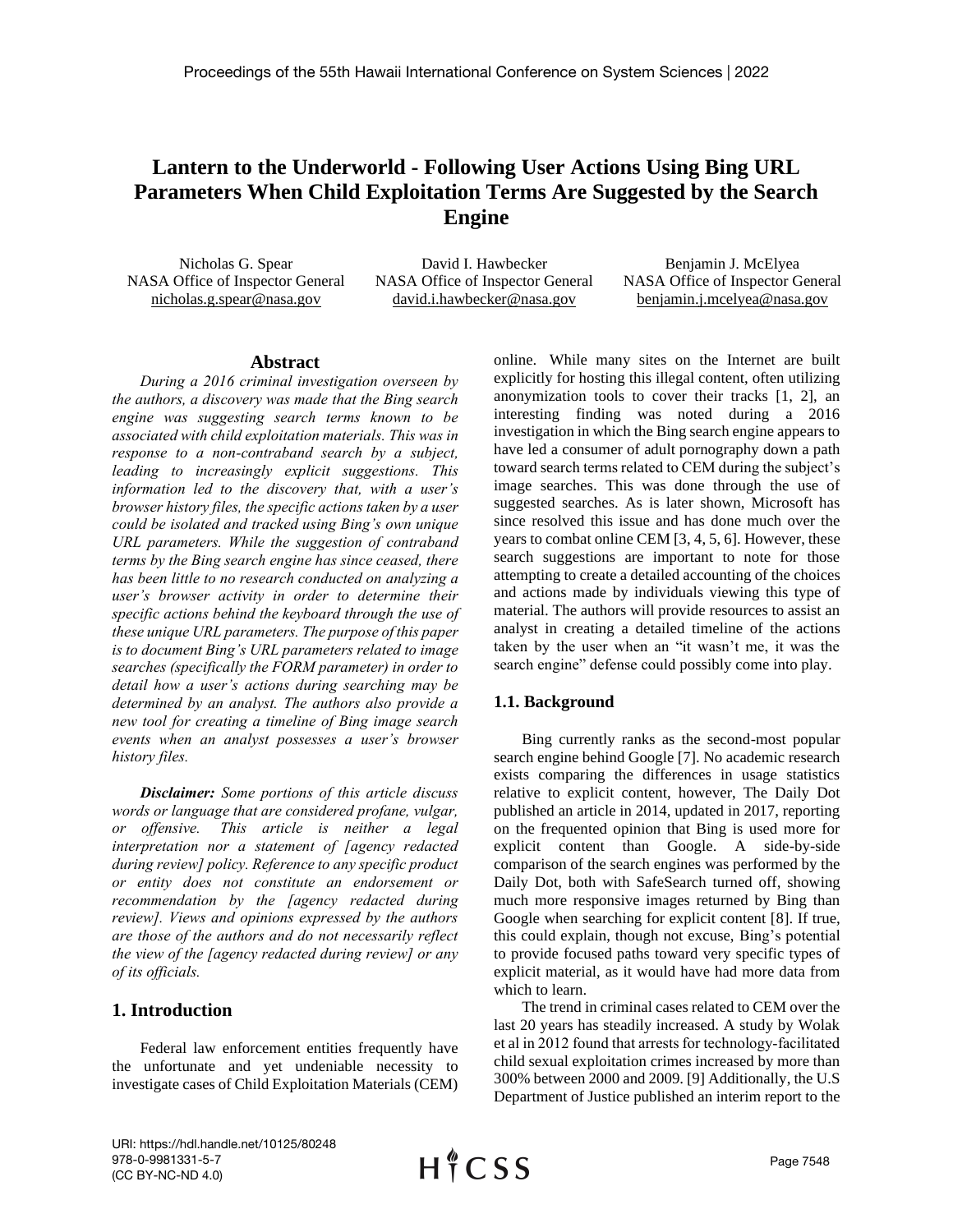Attorney General providing statistics for 2010 and 2011, showing an increase of 17.6% in cases accepted for federal prosecution in just one year. A joint paper authored by Google, NCMEC, and Thorn found that reports of online child exploitation materials are growing exponentially, noting that of the 23.4M reports of abuse materials, 9.6M (40%) occurred in 2017 alone. [10] The need for work in this area is an unfortunate reality and is increasingly important as these types of cases appear in federal court.

Research indicates that viewers can devolve over time in their explicit searches from terms such as "young teen sex pictures" to eventually searching less ambiguous terms meant to eliminate the false positives for more explicit and often illegal content. [11] These terms can be gathered from Thumbnail Gallery Porn (TGP) sites, which do not host content themselves, but link to external sites instead, and Steel notes that viewers will sometimes utilize search engines such as Google or Bing's Image Search as a pseudo-TGP site. [11] Indeed, our investigation found that the subject utilized Bing in exactly this way.

Steel later writes in a separate work that "[..]search engines are the most common method for finding content, including [Child Sexual Exploitation Material], on the Internet." Steel goes on to claim that "[d]espite legal defense arguments that individuals 'stumble across' child pornography, there is little evidence of individuals accidentally finding child pornography when surfing the web for legal content. As such, child pornography must be actively sought out by online offenders." [12] This paper shows that this may not always be the case. The research in this paper aims to inform the community that the Bing search engine previously suggested search terms directly related to CEM, which could be used to provide evidence to the contrary that offenders must always be actively seeking this material, as well as provide a helpful method for detailing the explicit actions taken by a user. The authors discuss the methodology used to unravel the meanings behind Bing's URL parameters in hopes that, as the web changes, others will be able to utilize similar methods in their own investigations. While the focus of this paper is on the use for investigations involving CEM, its application is by no means limited to these types of investigations.

Finally, several of these parameters have been updated since the initial case study presented in section 2. As they are likely to change again, this paper is not meant to act as a long-term guide for all of the various URL parameters (and their meanings) that an analyst may encounter, but instead an explanation during a snapshot in time, as well as a helpful resource for anyone wishing to understand the processes used here at a future date should the need arise.

#### **1.2. Existing Research**

Little to no research has been done on tracing a user's activity and determining activities through the use of Bing URL parameters, and the authors have located no research to date which has combined this with a focus on investigating child exploitation. Browser forensics, however, is not a new topic. Resources such as [13, 14, 15] detail the vast trove of artifacts which can be extracted from a computing system.

Horsman provides recent technical notes on various searching functions of several popular browsers, however, only two of Bing's FORM parameters are described (RESTAB and QSRE)[16].

The closest available tool for parsing Bing's FORM parameters is the URL forensic tool "Unfurl" [17]. Unfurl will break down the various components of a URL and also provides generic parsers for encoded information within that URL, such as timestamps, UUIDs, and base64 data. However, when used with a Bing image search URL, Unfurl simply reports the Bing FORM parameters with no context to their meaning. Additionally, while Unfurl works well to provide a visual breakdown of the components of a single URL, Lantern is designed to not only define the FORM parameters, but also ingest the many entries located within browser history files. This gives Lantern the ability to then create a timeline of user activity, detailing each step taken by a user in order to arrive at a particular image. The authors believe this work could immediately benefit tools such as Unfurl by providing context to currently unknown URL components. In particular, Unfurl currently has at least one open issue on Github noting minimal information within the Bing search URL parser

(https://github.com/obsidianforensics/unfurl/issues/88).

In 2019, the New York Times published an investigation into online child exploitation images, and found that "[b]oth recirculated and new images occupy all corners of the internet, including a range of platforms as diverse as Facebook Messenger, Microsoft's Bing search engine and the storage service Dropbox" [18].

Additionally, there has been a great deal of research done on the psychology of individuals that seek out CEM [19, 20, 21], but a good deal of these studies mostly focus on the likelihood that offenders will become contact sex offenders. There has been no research done on how the suggestions or results of a search engine may influence the user with respect to searching for pornography, or how the suggestibility of terms may influence the actions of the user.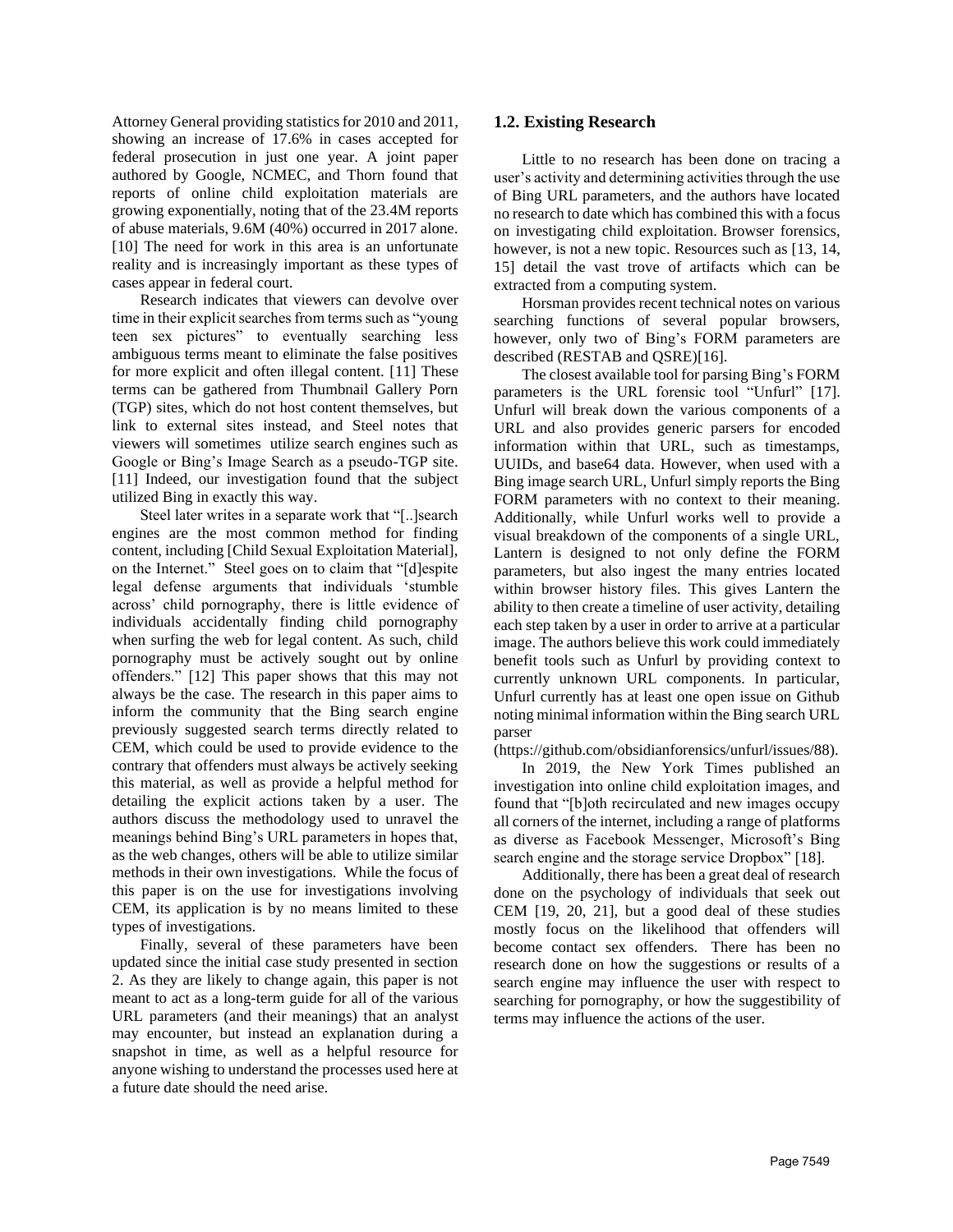#### **1.3. Overview**

In section 2, we give a brief real-world example of the path taken through Bing search suggestions originating from a manual search for adult pornography to a search consisting of terms associated with child exploitation. In section 3, we discuss our research motivations and methodologies, providing an overview of our results. In section 4, we discuss the tool created by the authors to automate the analysis of Bing URL results. In section 5, we make use of the provided tool in order to create a timeline of events. In section 6, we discuss the positive efforts by Bing and Microsoft to combat online CEM. In section 7, we discuss areas of future work. In section 8, we provide our conclusions, commenting briefly on the implications for both investigators and technology companies.

# **2. Bing Suggested Searches: Real-World Example**

Around September 2016, the authors were made aware of an incident in which a subject was suspected of visiting a site identified by a popular web-filter as known Child Exploitation Material. Working backwards from the alerted URL, the analyst in charge of examination for this case was able to determine (through artifacts local to the system as well as network traffic log data) the events leading up to the subject having accessed this known contraband site. The subject had been utilizing the Internet Explorer 10 web browser on a Windows 7 operating system. Magnet Forensics Axiom was used to extract the WebCacheV01.dat browser cache files located in [ROOT]\Users\[user]\AppData\Local\Mic rosoft\Windows\WebCache\.

The subject's actions began with a Bing image search for the term "down blouse," and by clicking through progressive suggestions made by Bing, ended at image searches for terms such as "boy girl 10y fu\*\*" and "13Y webcam." The terms "10y" and "13Y'' are common occurrences in cases of child exploitation - 'y' or 'yo' is meant as a shortened version of "year-old", and thus in this instance, these terms would be referring to "10-year-old" and "13-year-old". It's important to note that none of these clearly contraband search terms were ever actually typed by the subject, instead having only been selected from a list of suggestions made by the Bing search engine. In some instances, Bing made new suggestions based on the subject's clicking on a particular image. When an image is selected in the Bing image search grid, it is enlarged, and suggestions related to that specific image will appear, providing a way to fine-tune additional searches. This lack of deliberate

search action by the user led the authors to attempt to recreate a specific timeline of events in order to establish a detailed account of the specific actions taken by the user, as it could be argued in court that the subject never actually performed any searches beyond the initial query for "down blouse".

A listing of terms, extracted from the Bing search URLs, which were pulled directly from the WebCache local to the subject's system, is shown below. As was shown, and is discussed later, only item #1 was manually typed by the user. The rest of the terms were suggested to the user by Bing, requiring only for the user to click on the suggested term of interest.

- 1. down blouses for 2015
- 2. Accidental Downblouse Nipple
- 3. Teen School Nip Slip
- 4. Teen School Girls
- 5. Cute Girls
- 6. Cute Teen Girls
- 7. Cute Girls Nude 12Y
- 8. Boy Girl 10Y Fu\*\*

The authors noted the use of "FORM" as URL parameters in the data, and began working to attribute these IDs to specific actions taken by the subject, which resulted in the ability to generate an accurate timeline of operations actively taken by the subject, despite not having manually typed search terms. After the case was closed in 2019, the authors have worked to ensure the findings are made available to analysts who may find them useful.

#### **3. Motivation and Methodology**

As investigators began reviewing the web traffic located on the subject's system, the use of various URL parameters for different search strings appeared to indicate that these parameters were tied to specific actions being taken by the user. As a full understanding of these user actions was very relevant to the investigation, investigators began attempting to recreate the steps taken, documenting those steps, and each new URL parameter as it was noted.

These concepts were then used to form the basis for further research conducted by the authors to understand each of the possible URL parameters employed by Bing for image searches.

When utilizing Bing for image searching, users have numerous methods to ultimately arrive at a particular image or site, all of which appear to have their own unique URL parameters. Testing showed that there are many ways that a user can arrive at the Bing image search grid, to include clicking on suggested images or search terms made by the main Bing web search page, directly searching Bing Images using search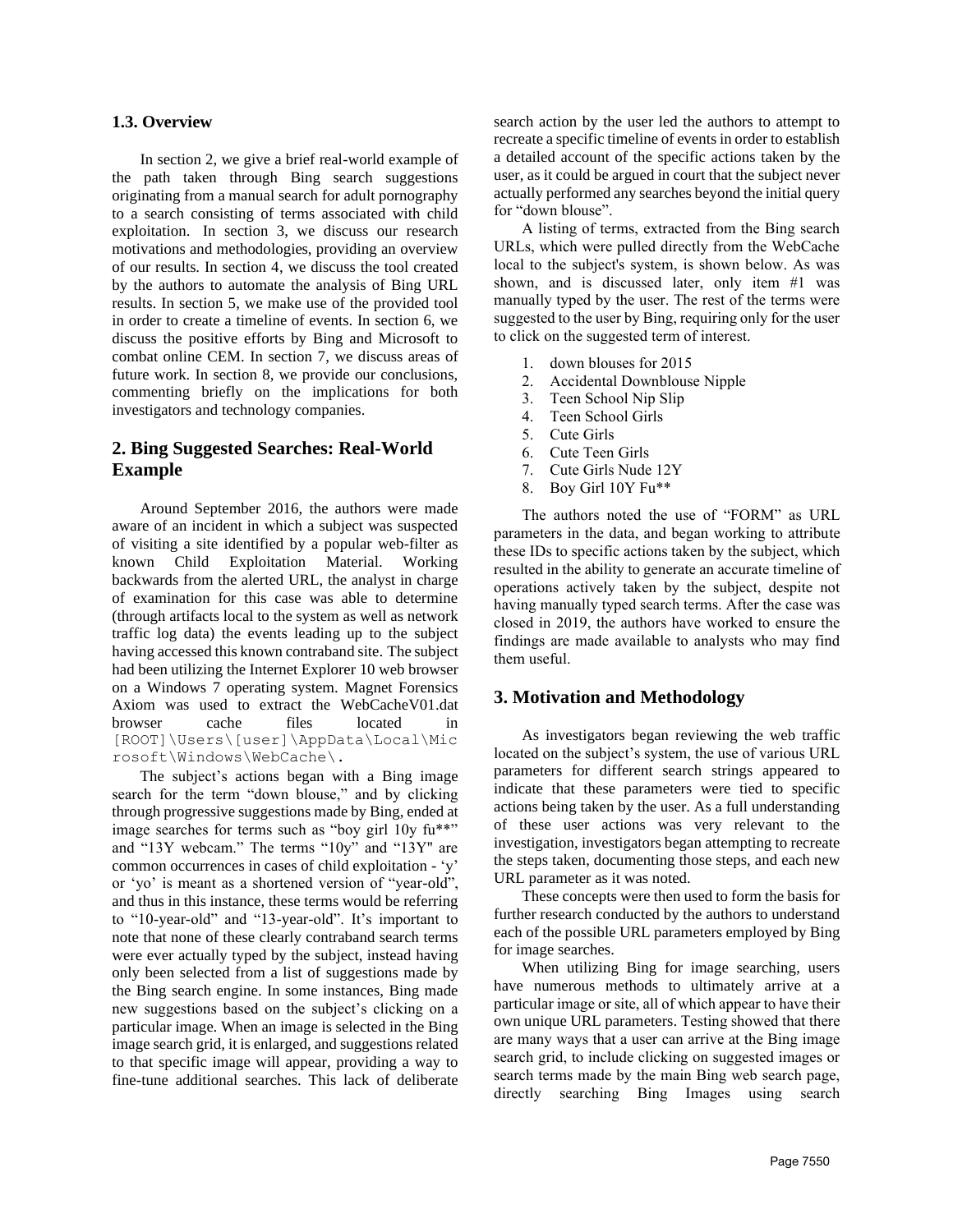terms, clicking a suggested search term based on an initial search, or selecting a suggested search term after selecting an image located during a previous search. An example is shown here in a sample URL from the realworld investigation outlined in section 2:

hxxps://www[.]bing[.]com/images/se arch?q=Accidental+Downblouse+Nipple&F ORM=IDMHDL

The authors noted that the "FORM=IDMHDL" parameter here indicates a user arrived at image results by scrolling down a previous image results page and clicking a suggested term listed in the search bar "stickied" to the top of the page. It quickly became apparent, however, that a different parameter can indicate a different action taken by the user. For example, in

hxxps://www[.]bing[.]com/images/sea rch?q=Cute+Girls&FORM=IRIBEP&sid=3[ redacted]&format=snrjson&jsoncbid=2

FORM parameter IRIBEP indicates that the user arrived at Bing image results by having selected the Bingsuggested thumbnail of an image located at the top of the search results page, which was categorized by the Bing search engine as "People interested in 'Teen School Girls' also searched for 'Cute Girls'".

Tests utilizing Google Chrome, Mozilla Firefox, Internet Explorer, and Safari browsers, as well as both Mac OS and Windows operating systems revealed that the Bing FORM parameters do not change with either of these variables. The authors began by manually stepping through each of the common actions a user may take during an image search, such as scrolling, clicking on images, opening thumbnails, or following links. For each action, the authors then noted the unique URL parameters generated by that step action. Each result was independently confirmed by a separate analyst, and each test was executed multiple times with various searches to ensure correctness.

A full and complete listing of the documented Bing URL parameters can be found at https://github.com/lanterntool/lanter n/blob/master/parameters.md. The listing is by no means meant to provide complete coverage of all possible actions a user may take; however, the authors do believe it provides a reasonable account of the most common user actions. A sample of that data is shown in Table 1 in order to provide an example of the type of translations that can be made from URL parameters to actions taken by a user.

**Table 1: Example of "translated" Bing FORM Parameters**

|  | <b>Parameter</b> Description of Meaning |
|--|-----------------------------------------|
|--|-----------------------------------------|

| $FORM =$<br><b>RESTAB</b> | Indicates the user arrived at results by<br>having previously manually typed a<br>search term and then selected the Bing-<br>suggested search term<br>"[search string]" located at the<br>top of the page.                                                                                                                                              |
|---------------------------|---------------------------------------------------------------------------------------------------------------------------------------------------------------------------------------------------------------------------------------------------------------------------------------------------------------------------------------------------------|
| $FORM =$<br><b>ISTRTH</b> | Indicates the user arrived at Bing<br>image results by having selected<br>"[search string]" in Bing Images<br>trending searches.                                                                                                                                                                                                                        |
| $FORM =$<br><b>INLIRS</b> | Indicates the user arrived at Bing<br>image results by having selected the<br>Bing-suggested search term<br>"[search string]" located in the<br>"Related Content" panel on the right<br>which appeared as a result of the user<br>having selected a thumbnail image on a<br>previous result in order to view the<br>full-size image within the browser. |

# **4. Lantern**

The most immediately applicable contribution of this paper is the Lantern tool, which can be downloaded from

https://github.com/lanterntool/lanter n/releases and utilized by examiners today. This tool is a single automated utility that encapsulates the manual URL analysis described in this paper by allowing examiners to load a CSV file of the URL logs retrieved from a subject's system in order to produce a translated "timeline" of events based on the interpretation of known Bing URL parameters. This can be done independent of the browser or operating system used. URL logs such as these can be exported in CSV format from common forensic tools, such as FTK, Encase, or Axiom. Results from Lantern will include a chronological timeline of the "plain language" user action events, as well as incorporate the actual user search strings into the timeline as well.

Lantern includes a full GUI, coded in Electron, a framework for building cross platform applications using JavaScript, HTML, and CSS. The full source code can be reviewed at https://github.com/lanterntool/lanter n/, and the authors welcome additional improvements from the community.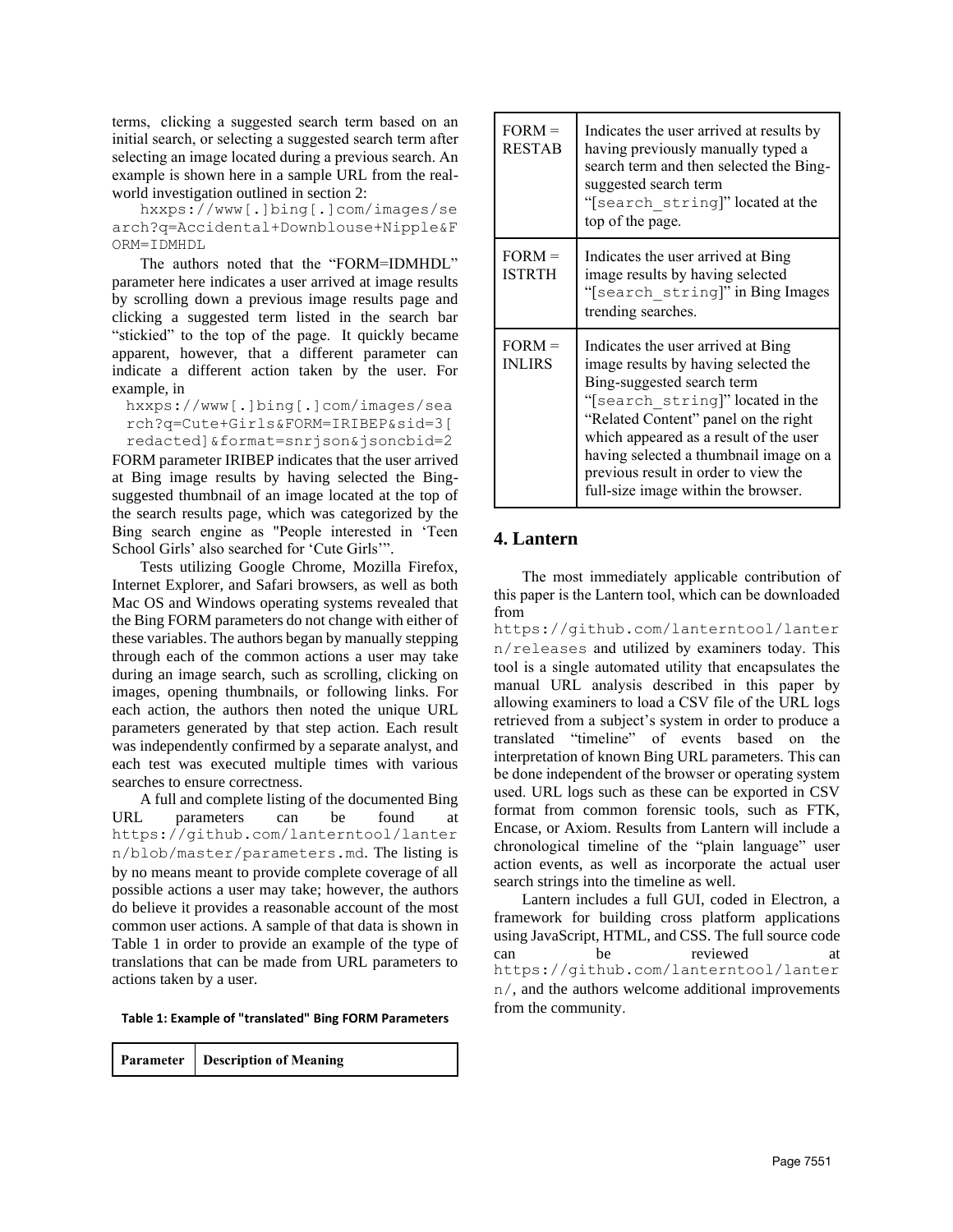# **5. Applying Bing URL Parameters to Understand User Actions**

The listing of the Bing URL parameters discussed in section 3 allows us to step through a virtual reenactment of the actions taken by a user interacting with the Bing Images search page. Utilizing the case study presented in section 2, our research can be applied by an analyst in order to make a detailed accounting of the choices made by the subject. The below narrative was created with the tool provided by the authors in order to automatically parse URL data, and represents a portion of the logs discussed in section 2 which the authors deem particularly representative of the suggestions made by Bing:

- 1. On 2016-09-27 at 17:34:50 UTC URL parameter QBIR indicates the user arrived at results by having manually input the search string "down blouses for 2015" on a Bing image search result page.
- 2. On 2016-09-27 at 17:34:57 UTC URL parameters IRPRST and thid=OIP indicates the user clicked on a thumbnail image (mediaurl=[*redacted*]) visible in the results page of a search for "down blouses for 2015" in order to view the full-size image within the browser.
- 3. On 2016-09-27 at 17:35:09 UTC URL parameters IDMHDL indicates the user arrived at results by having scrolled part way down a previous image search results page until a secondary search bar appeared at the top of the page and then the user selected "Accidental Downblouse Nipple" from the Bing suggestions in this secondary search bar.
- 4. On 2016-09-27 at 17:35:54 URL parameter RESTAB indicates the user arrived at results by having previously typed a search term and then selected the Bing-suggested search term "Teen School Nip Slip" located at the top of the page.
- 5. On 2016-09-27 at 17:37:49 URL parameter IRIBEP indicates the user arrived at Bing image results by having selected the Bingsuggested thumbnail of an image located at the top of the search results page which was categorized by the Bing search engine as "People interested in [initial search] also searched for "Teen School Girls"".
- 6. On 2016-09-27 at 17:38:33 URL parameter IRIBEP indicates the user arrived at Bing image results by having selected the Bingsuggested thumbnail of an image located at the top of the search results page which was

categorized by the Bing search engine as "People interested in [initial search] also searched for "Cute Girls"".

- 7. On 2016-09-27 at 17:38:56 URL parameter RESTAB indicates the user arrived at results by having previously manually typed a search term and then selected the Bing-suggested search term "Cute Teen Girls" located at the top of the page.
- 8. On 2016-09-27 at 17:55:17 UTC URL parameters IRPRST and thid=OIP indicates the user clicked on a thumbnail image (mediaurl=[redacted]) visible in the results page of a search for "Cute Teen Girls" in order to view the full-size image within the browser.
- 9. On 2016-09-27 at 17:55:47 UTC URL parameters IDMHDL indicates the user arrived at results by having scrolled part way down a previous image search results page until a secondary search bar dropped down from the top of the page and then the user selected "Cute Girls Nude 12Y" from the Bing suggestions in this secondary search bar.
- 10. On 2016-09-27 at 17:56:12 UTC URL parameters IRPRST and thid=OIP indicates the user clicked on a thumbnail image (mediaurl=[redacted]) visible in the results page of a search for "Cute Girls Nude 12Y" in order to view the full-size image within the browser.
- 11. On 2016-09-27 at 17:56:27 UTC URL parameters IDMHDL indicates the user arrived at results by having scrolled partway down a previous image search results page until a secondary search bar dropped down from the top of the page, and then the user selected "Boy Girl 10Y Fu\*\*" from the Bing suggestions in this secondary search bar.

These 11 steps taken by the user allowed the authors to show specific action and choices made by the subject, providing a forensic argument against the possible defense that the subject was not intentionally seeking this material out. These steps (particularly steps 9 through 11) also clearly illustrate the previous problem of Bing having been suggesting terms known to be associated with CEM.

# **6. Microsoft's Efforts to Combat Online Child Exploitation Materials**

Around July 2019, which is several years after the initial incident discussed in section 2 where these findings were documented, the authors attempted in part to recreate the search suggestions noted in section 2 and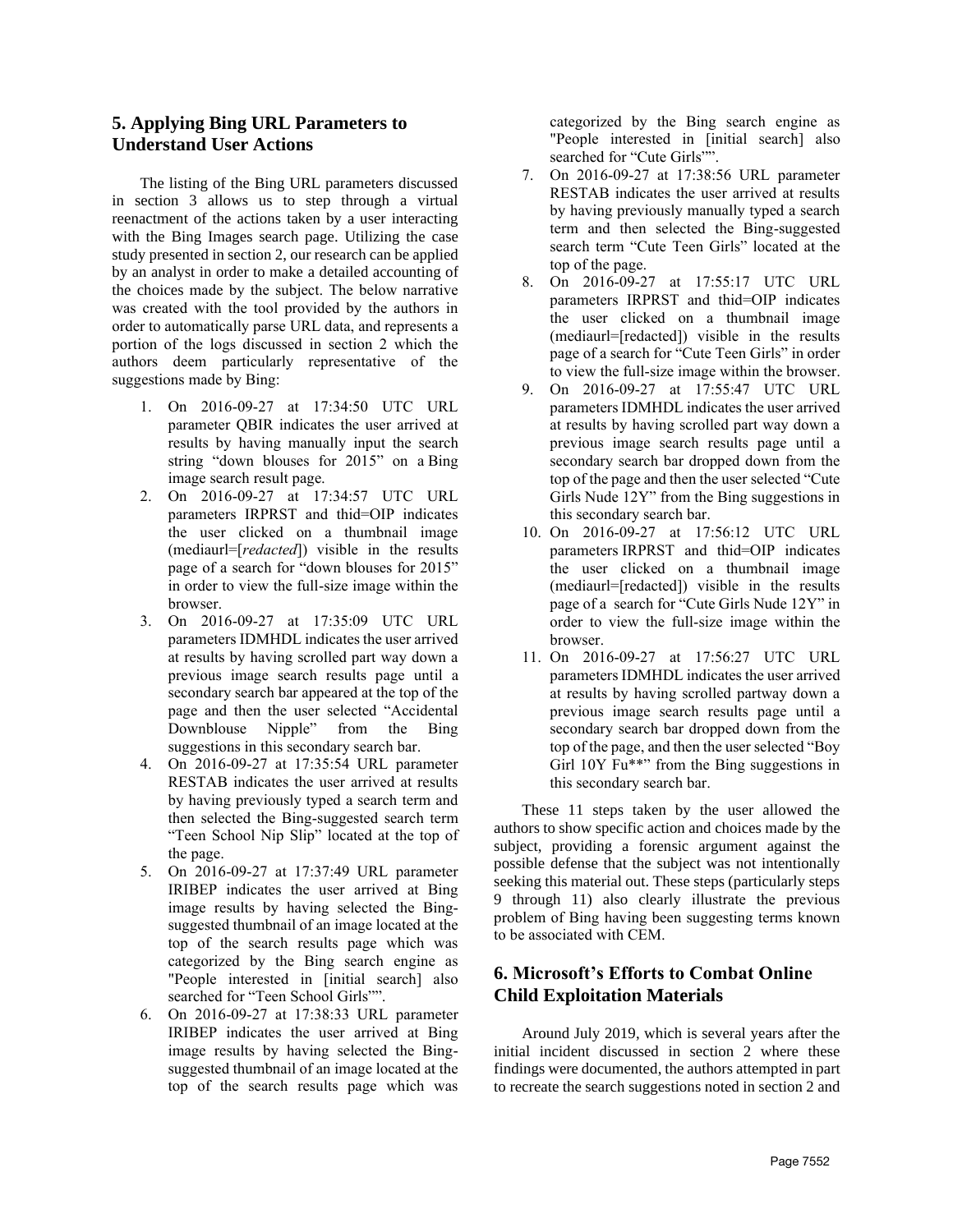found that Bing was no longer suggesting these terms related to contraband. Even when starting farther down the original search progression utilizing search terms such as "teen" or "young cute," Bing refused to contribute suggestions that may lead toward CEM. With Safe Search turned off, and in a sanitized browser environment, the most related search term suggestion by Bing noted during author testing was "cute," which is a common term not indicative of age, and "high school," which when followed simply led the viewer to pictures of high school buildings.

Overall, Microsoft has made significant efforts to combat online child exploitation materials. According to their online help article titled "How Bing delivers search results":

"The production and distribution of, and access to, child sexual abuse materials is universally condemned and generally illegal. ... Bing works with others in technology and industry groups, law enforcement, and governmental and non-governmental organizations to help stop the spread of this horrific content online. One way we do this is by removing pages that have been reviewed by credible agencies (or identified via [Microsoft PhotoDNA\)](http://go.microsoft.com/fwlink?LinkId=626929) and found to contain or relate to the sexual exploitation or abuse of children."[3]

In 2009, Microsoft partnered with a group at Dartmouth College to create PhotoDNA, a new method of image matching. This software was provided to the National Center for Missing and Exploited Children (NCMEC) [source/site] and has greatly aided in their fight against Internet Service Providers (ISPs) hosting child exploitation materials. [4]

Microsoft has also tested the use of advertisements to warn searchers that seeking child exploitation materials was illegal, encouraging the searcher to seek help. This resulted in a 67% drop in searches for child exploitation materials according to one study [5].

In 2013, Microsoft partnered with Google to help block illegal searches and remove results that are linked to Child Exploitation Materials. "It will be much harder to find that content on both Bing and Google. We are blocking content, removing content, and helping people to find the right content or also sources of help should they need that" said Nicola Hodson, Microsoft's general manager of marketing and operations. [6]

# **7. Future Work**

While the authors have provided a listing of the most common Bing URL parameters for image searching, there are several next steps which proceed naturally from this work.

First, while the original nexus for the research focused solely on image searches, it was noted during this process that Bing's Web and Video searches made

use of similar, and often overlapping, parameters. Extending the work to include any category of search would allow the community a broader application.

Second, these parameters are subject to change over time. Future work will create a web crawling utility to automatically document any updates to these URL parameters in the GitHub page for Lantern. Not only will this eliminate the need for manual review of URL parameters, but it will also allow for a historic documentation of URL parameters collected at various points in time, including the most current, allowing both forensic analysts and researchers to use our work to view a record of ID mappings during particular points in time, even if they have since changed.

Future work will also include updates and improvements to the Lantern tool. These updates will include being able to parse native web logs retrieved from a subject system, as opposed to needing to export the logs to a CSV, as well as automatically recognizing the date of the search queries, allowing Lantern to retrieve the most accurate URL parameters documented at that time (by the efforts of future work noted above.)

Lastly, search engines such as Google, Yahoo, or DuckDuckGo appear to utilize their own custom URL parameters for image searching, and future work will apply this same methodology to each of these search engines in turn, documenting unique components of these various URLS, and ultimately allowing Lantern to parse a wider range of URL logs collected from browser history files.

# **8. Conclusions**

Through the use of a unique 2016 case study, this work has documented a real-world example of Microsoft's Bing search engine offering increasingly inappropriate suggestions, resulting in clearly contraband search terms, which had never been manually typed by the subject. This created a situation in which investigators were required to make a detailed timeline of the explicit actions taken by the user based on URL parameters alone, as it could have been argued that the user had not typed these searches, and therefore could not be held responsible for their appearance. This work led to the methods presented here, resulting in the first known large-scale documentation of the Bing URL FORM parameters. The authors also have provided a simple tool based on their results which can translate these URLs into an easily understandable timeline of events.

Ultimately this paper speaks to a larger topic of awareness and responsibility for both the IT industry and investigators when it comes to the potential repercussions of utilizing machine learning and artificial intelligence, particularly when any user online can